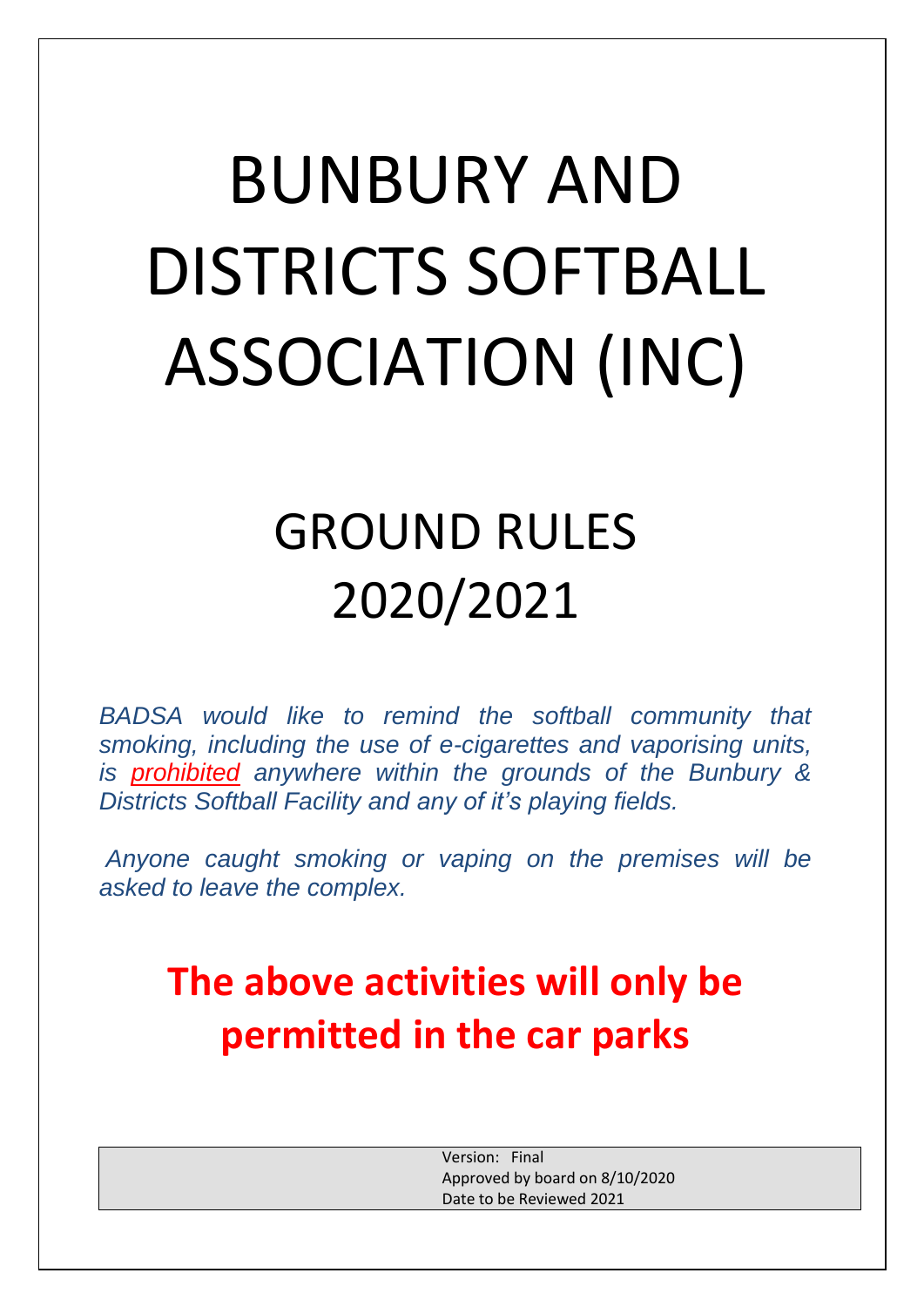# **1. Softball WA Registration of Players & Officials**

All players & officials must complete the on line registration process before taking the field on or before their  $3<sup>rd</sup>$  playing date.

**It is an insurance requirement that registration is completed before playing.**

All players & officials who wish to participate in BADSA's competitions must be a financial member of the Association.

All players & officials who wish to participate in BADSA's competitions must complete or have completed a BADSA membership application form before their 3<sup>rd</sup> playing date. *Exception: see Note 1(a)*

All registrations will be audited by the Association Registrar.

### **Note (1a) BADSA Short Term/Occasional Player/Official By-Law**

- Short Term/occasional Player/Official: A person who may wish to try the game or help out in an official role but is unsure if they will continue for more than 2 games. A person, who may on short notice, be required to make up team numbers.
- Cannot be a person who is already registered with a BADSA Team or Softball WA.
- The player may take the field for a maximum of 2 games/per season.
- The player is not required to be registered online for these 2 games.
- The player cannot take the field without a signed waiver (provided by BADSA).
- Claims cannot be made retrospectively (I.E Person injured in second game so person registers & pays fees and then expects to get covered).
- The signed waiver releases BADSA from liability from any injuries that may occur.
- Short Term/occasional players/Officials are not financial members of BADSA and therefore are not eligible to make an insurance claim, invoke member rights or be entitled to the privileges of the Club.
- If a Short Term/occasional player/Official wish to take part in further games they must complete and submit a BADSA membership form and register on Sports TG on or before taking the field for their third  $(3<sup>rd</sup>)$  game. BADSA membership fees must be paid by the date specified by the BADSA Treasurer.

| Version: Final                 |
|--------------------------------|
| Approved by board on 8/10/2020 |
| Date to be Reviewed 2021       |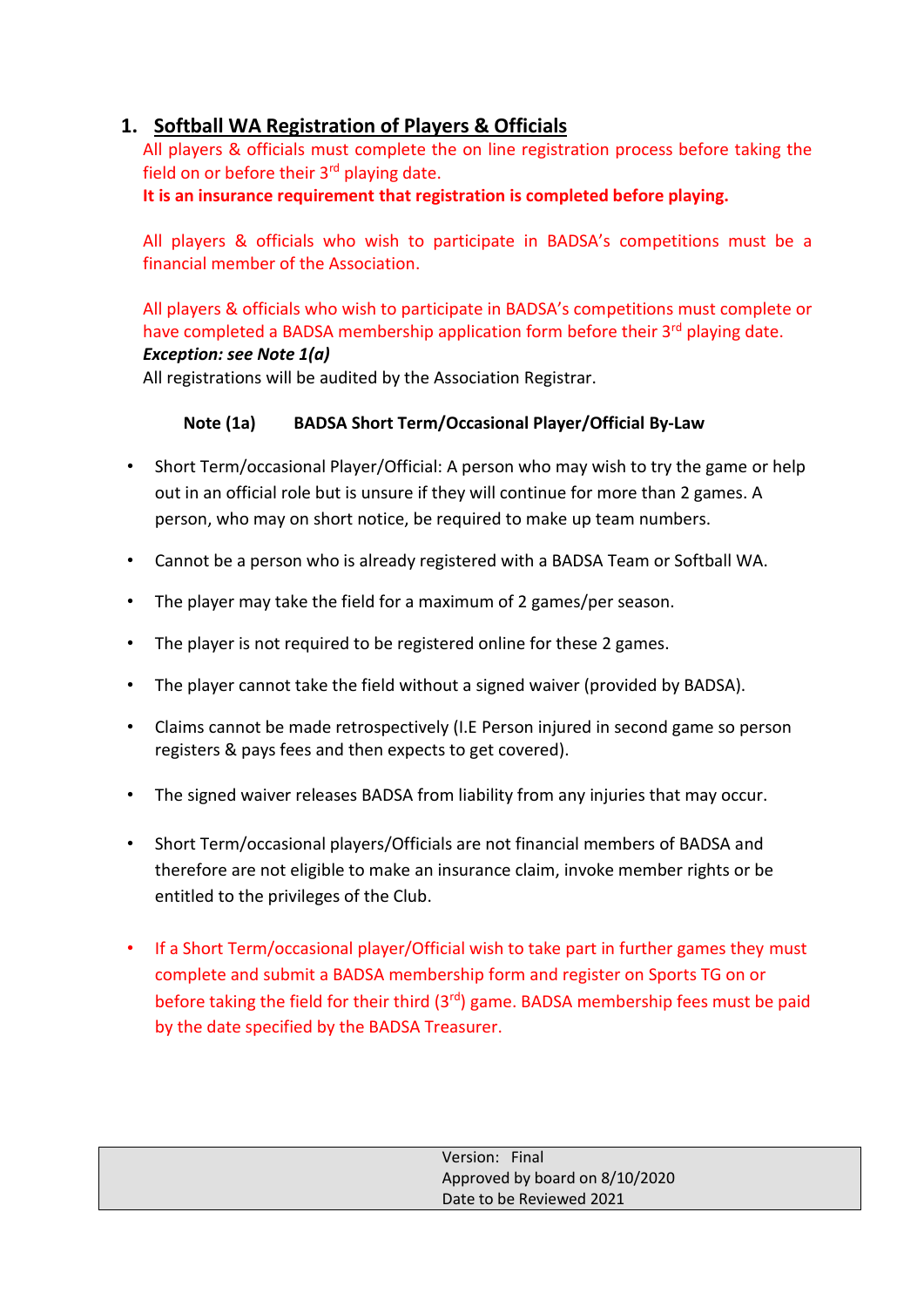#### **SOFTBALL WA REGISTRATION FEES SEASON 2020/2021**

| Softball WA Categories & Fees 2020-2021                                                                                                                                                                                                                                                                                                                                                                                                                                                     | Fee  |
|---------------------------------------------------------------------------------------------------------------------------------------------------------------------------------------------------------------------------------------------------------------------------------------------------------------------------------------------------------------------------------------------------------------------------------------------------------------------------------------------|------|
| <b>SENIOR PLAYER:18 YEARS &amp; OVER</b>                                                                                                                                                                                                                                                                                                                                                                                                                                                    | \$45 |
| JUNIORS: 17 YEARS OR YOUNGER AS @ 31st<br>DECEMBER OF SEASON COMMENCEMENT                                                                                                                                                                                                                                                                                                                                                                                                                   | \$35 |
| SUB-JUNIORS: 12 YEARS OR YOUNGER AS @<br>31 <sup>ST</sup> DECEMBER OF SEASON COMMENCEMENT                                                                                                                                                                                                                                                                                                                                                                                                   | \$25 |
| <b>OFFICIAL - COACH, UMPIRE, SCORER</b>                                                                                                                                                                                                                                                                                                                                                                                                                                                     | \$30 |
| <b>OFF-DIAMOND-</b> Individuals registered with Softball<br>Australia, Member States or Associate Members in a<br>capacity other than those referred to in clauses<br>$3.4.1(a)$ and $3.4.1(b)$ , and include, but are not limited<br>to, individuals in an administrative, volunteer,<br>support or team manager capacities.<br><b>These</b><br>individuals are required to pay a subscription fee to<br>Softball Australia and will have limited access to the<br>benefits of membership. | \$25 |

| Version: Final                 |
|--------------------------------|
| Approved by board on 8/10/2020 |
| Date to be Reviewed 2021       |
|                                |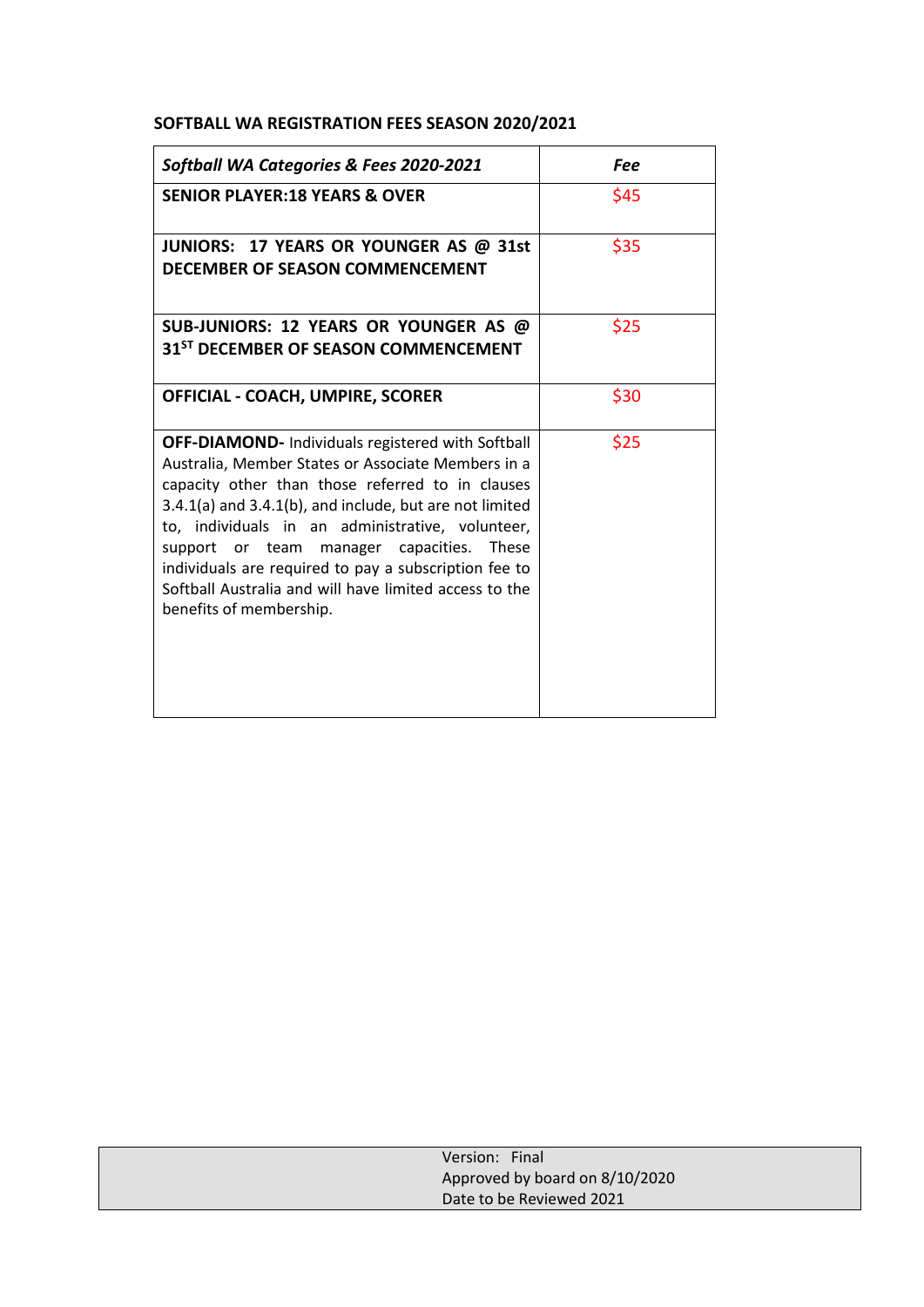# **2. BADSA Membership**

All persons holding a position within the BADSA Organisation or participating in any BADSA sanctioned softball competition must be a financial member of the Association.

#### *Exception: see Note 1(a)*

Membership requirements do not apply to Teeball players however parents are welcome to become members to take advantage of the entitlements. All subscriptions are due by the first day of November in each year.

#### **BADSA membership categories & fees**

Membership of The Association shall consist of the following categories:

**Ordinary Member: \$15** - Persons 18 years and over may make application to the Association as an Ordinary Member, and if accepted, shall pay the prescribed subscription.

This category of member has the authority to invite (5) guests to the Association

- **\* Entitled to hold office**
- **\* Entitled to vote**
- **\* 50% reduction in facility hire fees**
- **\* Entitled to 'Members Only' drink prices**
- **\* Entitled to 'Members Only" food prices**
- **\* Entitled to 'Members Only' events or offers**

**Junior Member: \$5** – Persons under the age of 18 years may make application to the Association as a Junior Member, and if accepted, shall pay the prescribed subscription.

- 1. Persons granted this category of membership will require a sporting affiliation, but shall have no voice in the management of The Association and shall not be entitled to hold any office or hold voting rights.
- 2. This category of member does not have the authority to invite guests to The Club.
- 3. Any Junior Member on attaining the age of 18 years wishing to remain a member of The Association shall be granted the appropriate club membership and shall pay the full subscription as set down from time to time.

**Social Member: \$10** - A Social Member is a member 18 years of age or over who has paid the appropriate subscription and is interested in promoting the objects of The Association but does not wish to participate in any sporting activities. Social members shall not be entitled to vote.

- **\* Entitled to 'Members Only' drink prices**
- **\* Entitled to 'Members Only" food prices**
- **\* Entitled to 'Members Only' events or offers**
- **\* Entitled to 25% reduction in facility hire fees**

| Version: Final                 |
|--------------------------------|
| Approved by board on 8/10/2020 |
| Date to be Reviewed 2021       |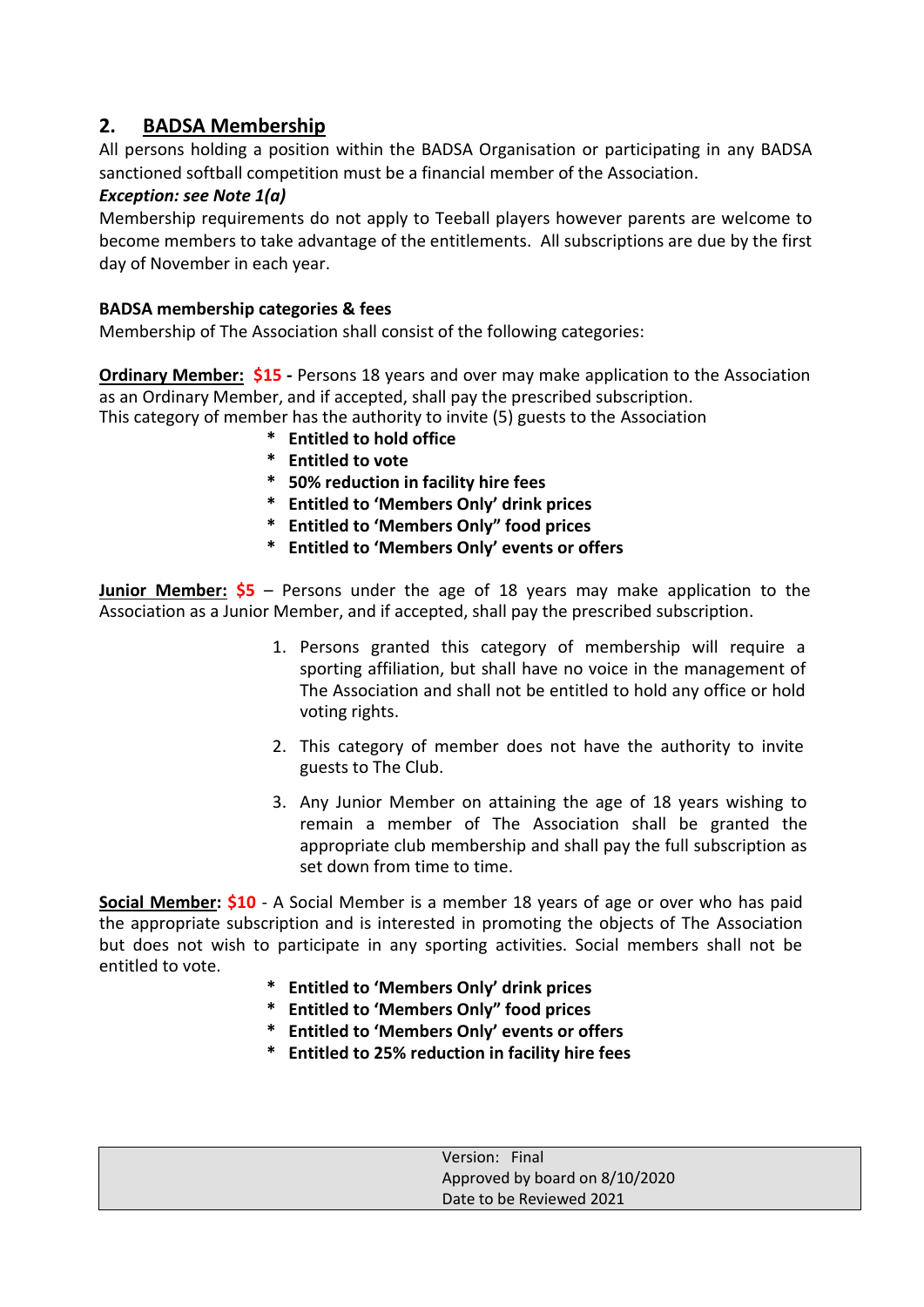**Life Member:** – The holder of Life Membership shall be entitled to all privileges of an Ordinary Member and be EXEMPT from any membership fee.

**Members must be prepared to produce their membership credentials at any time upon request when using the privileges of the Association.**

### **3. BADSA's Age Definitions**

The following age definitions apply to all BADSA's under age competitions

#### **Under 18 –Junior League**

A player turning 18 on or before  $31<sup>st</sup>$  December of the year the season commences is ineligible to participate in the Junior League competition. (Player cannot turn 18 BEFORE 31.12.2020)

#### **Under 14 – Little League**

A player turning 14 on or before  $31<sup>st</sup>$  December of the year the season commences is ineligible to participate in the Little League competition. (Player cannot turn 14 BEFORE 31.12.2020)

#### **Junior Players**

- (a) To be eligible to play in the senior competition a sub junior player must turn thirteen (13) years prior to the  $31^{st}$  of December of the year the season commences.
- (b) Parents/guardians must sign their child's registration/consent form permitting their child to play in the senior competition.
- (c) Sub- Junior players are not permitted to play in the pitching or catching positions in their first year of playing in the senior open division.

#### **4. Player Clearances & Permits** *(Ref: Softball WA Regulations: Section 4)* **CLEARANCES AND PERMITS DEFINITIONS**

**PERMIT:** A permit is a condition for a registered member playing in two or more competitions, with different clubs, or in another affiliated associated competition during one financial year.

**CLEARANCE:** A clearance is an unconditional transfer of a player from one club to another club.

\*\*Permit& clearances must be completed on line before the player can take the field

### **5. Team Nominations**

Each team who wishes to nominate must complete the Team Nomination Form in full. It is preferable that each Team supply a scorer whose name shall be included on the Team nomination form. All team nomination forms must be handed to the Registrar by the specified date.

The non-refundable senior team nomination fee is \$150.00 which must accompany nomination

| Version: Final                 |
|--------------------------------|
| Approved by board on 8/10/2020 |
| Date to be Reviewed 2021       |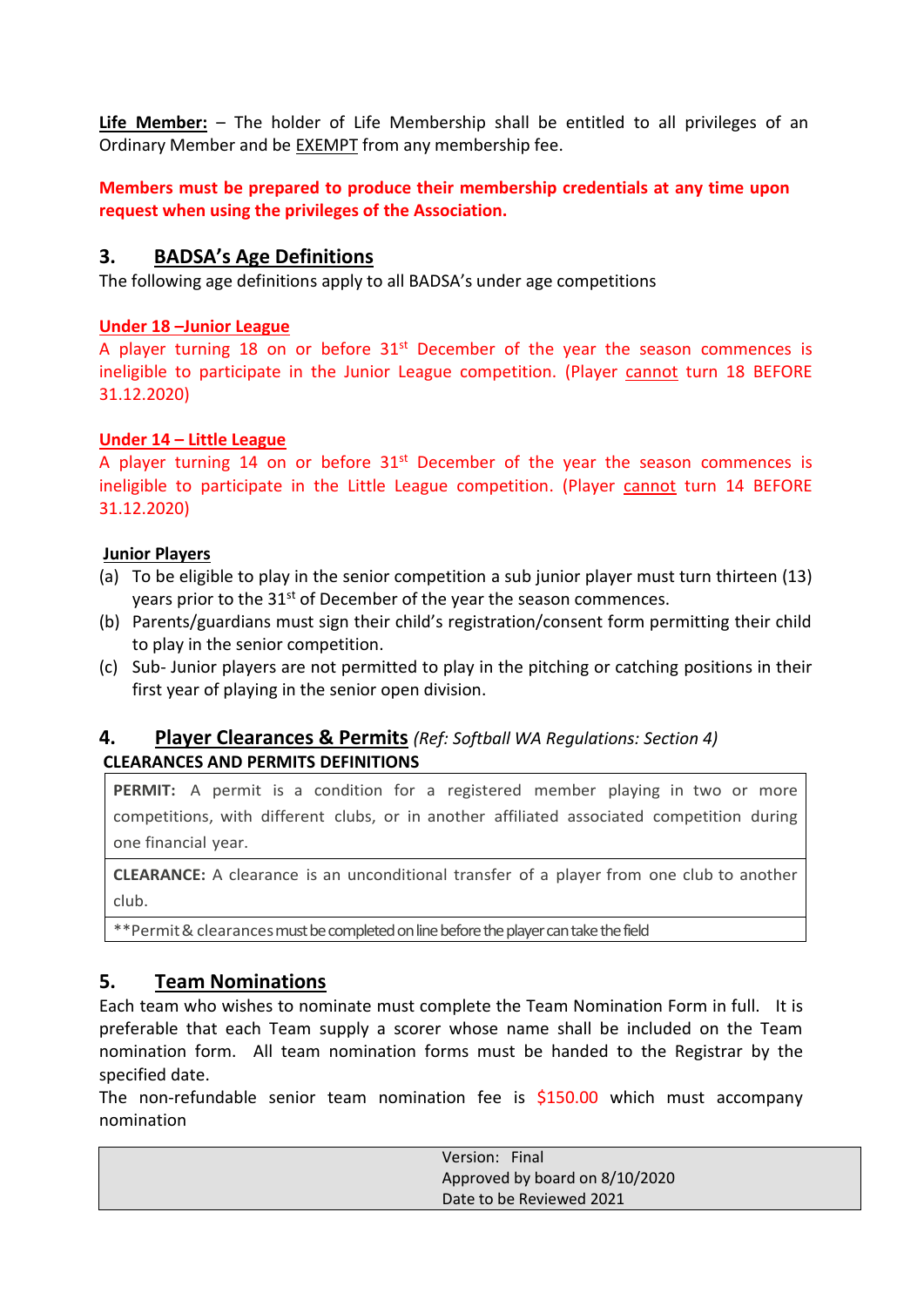The non-refundable team nomination fee for U18's and U14's is \$100.00 and must accompany the nomination form.

# **6. Game Fees**

Games fees will be set at the discretion of the BADSA Board and will be due in three (3) installments. The Registrar will advise each club/team of the installment dates and amounts owing.

Senior Games Fees for 2020/21 season are \$1050 /team *\* Entitles Club to 1x free venue hire for an approved function \* Entitles Club to 1 x free venue hire for Club AGM.* U18 game fees are for 2020/21 season are \$500/team U14 game fees are for 2020/21 season are \$500/team

Installments are due on or before the following dates:

| Installment 1 | Saturday | 14 <sup>th</sup> of November 2020 |
|---------------|----------|-----------------------------------|
| Installment 2 | Saturdav | 12 <sup>th</sup> of December 2020 |
| Installment 3 | Saturday | 13 <sup>th</sup> February 2021    |

An invoice will be issued by the Treasurer which will have banking details attached. Please ensure to keep this invoice for your audit process.

# **7. Forfeit Games**

If any Team is not ready to play after 10 minutes from the scheduled start time the umpire will deem a forfeit against the offending Team

On a forfeited game, the forfeiting team will still be required to pay the game fee. The winning team will be refunded their game fee at the end of the season by the Treasurer. The winning team must complete the scorecard in full to obtain the forfeit points. The team not forfeiting shall be awarded a seven (7) nil (0) score and the four (4) premiership points.

If within forty eight hours of a scheduled fixture a Club/ Team, after exploring all avenues to avoid a forfeit are unable to field a side the Club President or Secretary must contact the Association's Registrar or President and inform them of the situation.

Once the Association's Registrar or President has been informed of the forfeit the decision will be irreversible.

If officially contacted by the Association's Registrar or President forty eight (48) hours prior to the forfeit of a fixture, the opposing team does not have to appear on the diamond to gain game points but they must complete the score card

#### **Avoiding a Forfeit-** *Fill in Players*

**NOTE:** A regulation game can be played with 8 players in BADSA competitions.

To prevent the likelihood of a forfeit, teams will be permitted to use players from other Clubs/ Teams up to a maximum of two (2) players.

Registered Team members must be played at all times before any fill in player is used.

Fill in players must be identified on score cards with the words 'fill in' indicated against their names.

| Version: Final                 |  |
|--------------------------------|--|
| Approved by board on 8/10/2020 |  |
| Date to be Reviewed 2021       |  |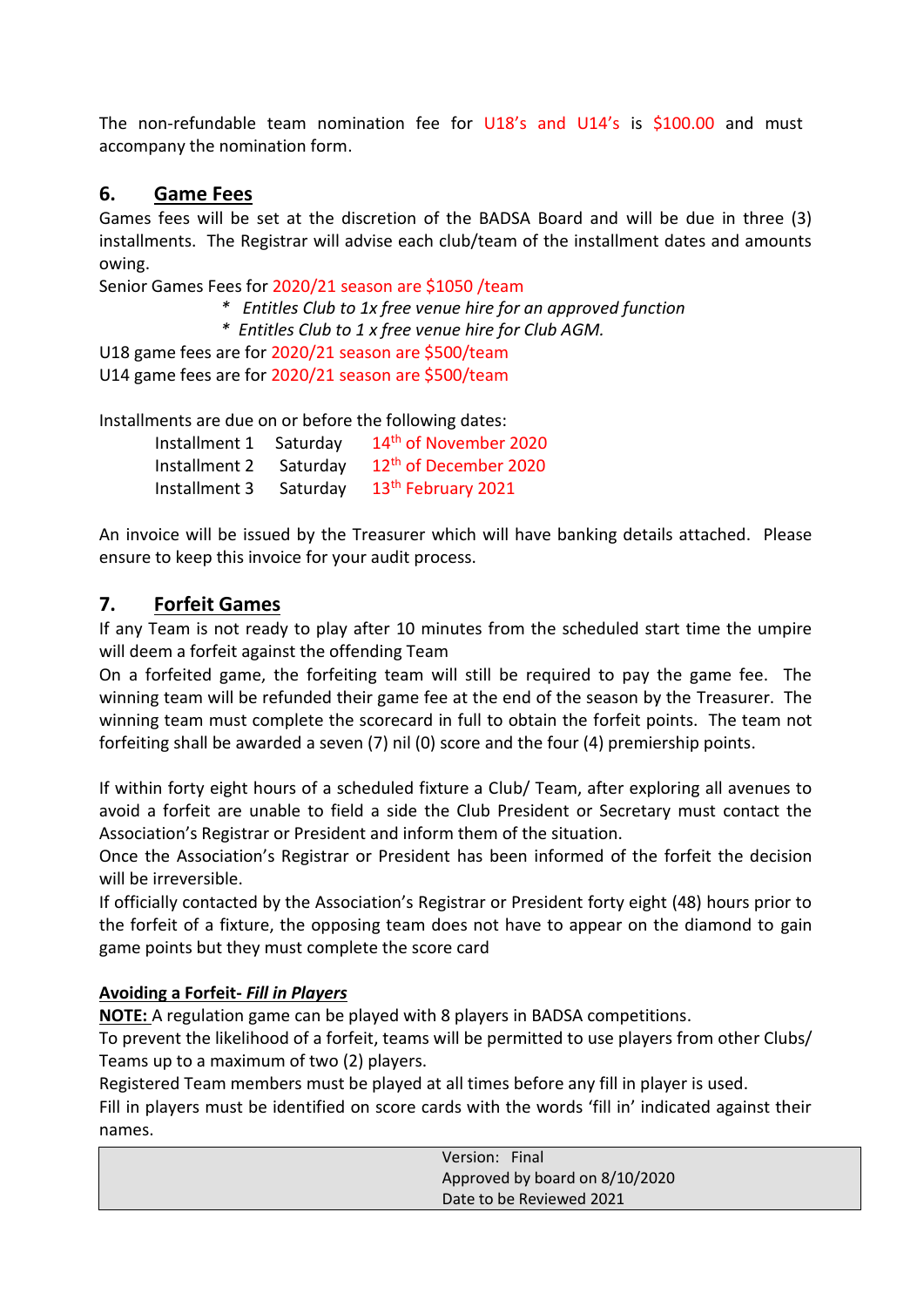Fill in players must field in the outfield and bat in the last two positions of the batting line up. Fill in players are not eligible for MVP votes in the fill in game.

The numbers of fill in players are to make up the Team to eight (8) players which is the minimum number required to play a game. For example:

- \* Team has eight (8) players no pickups allowed
- \* Team has seven (7) players so can pick up one (1) player
- \* Team has 6 players so can pick up two (2) to play game.

#### **8. Scorecards and Game Results**

Two (2) scorecards will be issued per game and must be completed by both teams. Each team must supply their own scorer. All score cards and score books are to be completed by both teams prior to the commencement of the game.

Score cards must show the players surname and given names *(no "nick names")* of the players participating in the game along with the player's uniform number (if the re enter option is going to be used) and playing position.

*Reserves are not to be entered on the score card until they enter the game*. They are then entered on the bottom of the line-up with the rest of the card remaining the same. Both score cards at the end of the game must show the same result and are to be signed by the plate umpire.

The plate umpire is required to complete the Best Players section on one (1) of the scorecards.

| 1 <sup>st</sup> | $=$ 3 points |
|-----------------|--------------|
| 2 <sub>nd</sub> | $= 2$ points |
| 3 <sup>rd</sup> | $= 1$ point  |

The Scorer from each team is required to allocate Best Players of the opposing teams on scorers voting cards then place in the envelope provided then put in the letterbox in the Pavilion.

| 1 <sup>st</sup> | $=$ 3 points |
|-----------------|--------------|
| 2 <sub>nd</sub> | $= 2$ points |
| 3 <sup>rd</sup> | $= 1$ point  |

All scorecards must be placed in the locked box at the end of the game which is located at the Bar.

### **9 Uniforms**

All players for a team must wear the same uniform – pants and tops as *per Rule 3, Section 8 of the ASF rule book.* Non playing coaches, scorers and managers are not required to wear uniforms but must wear enclosed shoes whilst on the ground or in the dug outs. Caps/hats are mandatory for men and optional for women however those that are worn must be alike and of club colours and must be worn properly. Undershirts, if worn, are to be of club

| Version: Final                 |  |
|--------------------------------|--|
| Approved by board on 8/10/2020 |  |
| Date to be Reviewed 2021       |  |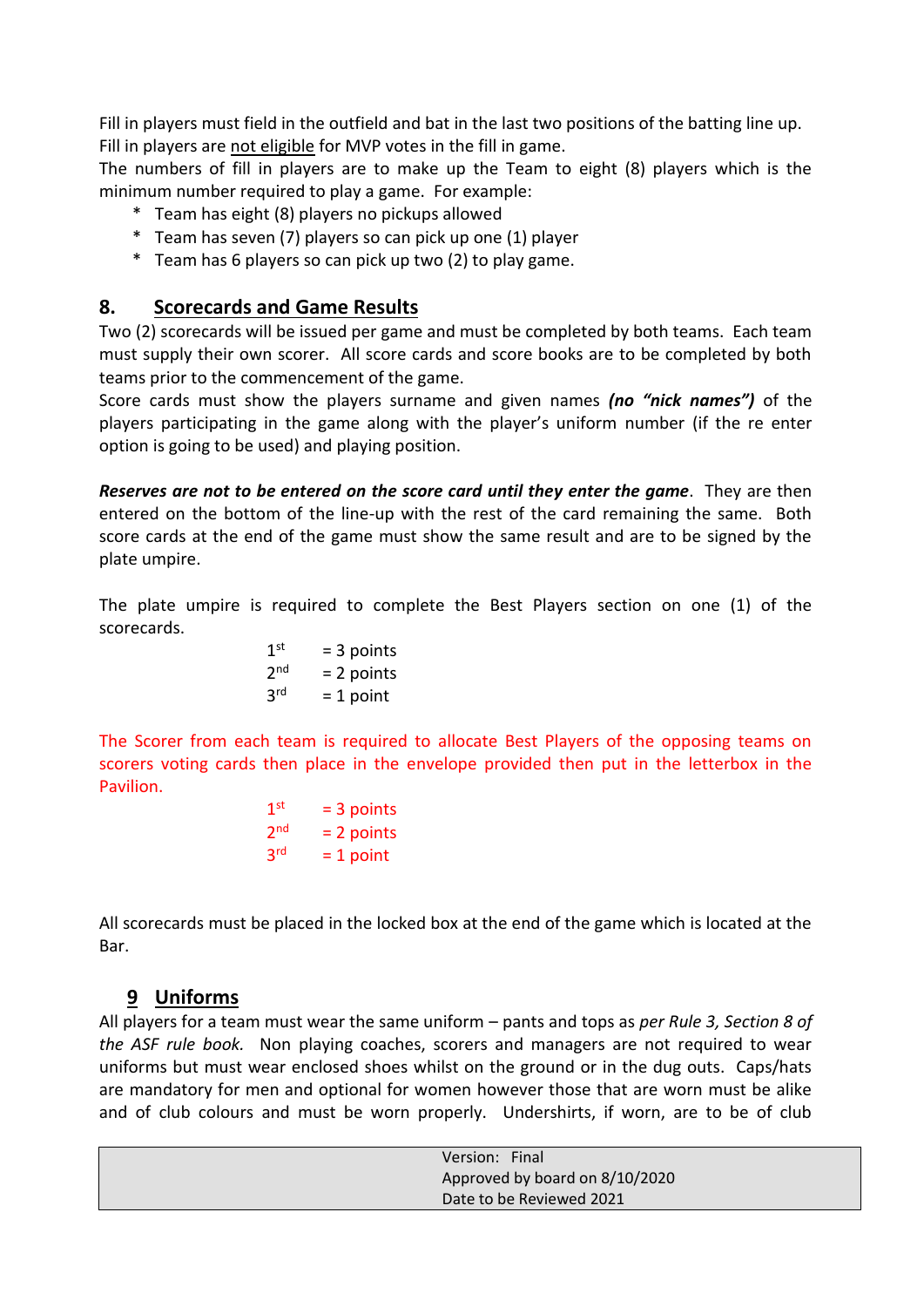colours. Trim on pants need not be identical however the main colour of the pants must be the same for all team members. All socks must be the same colour.

All players must be in full uniform by the individuals 3rd playing fixture, failure to comply will result in the team being fined \$10.00 per player who is out of uniform. The umpire must note the offending player on the score card. The umpire must notify the offending team of the offence.

#### **Jewellery** *(Ref: ASF Rule Book: Rule 3 Section 8g – JEWELLERY)*

Distracting Adornments - no exposed items, including jewellery, judged by the umpire to be distracting to opposing players may be worn or displayed. The umpire shall require the item to be removed or covered. Medical alert bracelets and/or necklaces, if deemed distracting shall be required to be taped to the body in such a manner that the medical alert information remains visible.

*Reasoning: Many players wear jewellery and other adornments. Players and Coaches should be responsible for the safety of themselves and other players when wearing jewellery and/or other adornments. However, should any jewellery or adornment be judged to be distracting by the umpire, the umpire shall order the removal or covering of the item. This does not prevent an umpire bringing to the attention of players or coaches, or ordering removal of jewellery, if noticed, that could be dangerous to others.*

### **9. Players**

#### **Under no circumstance are metal cleats to be worn in any BADSA scheduled competitions.**

Umpires to police compliance & if a player is found to be non compliant the plate umpire will request the offending player to be temporally substituted out of the game to change footwear. This will not be recorded as a substitution on the score or line- up card.

If a temporary substitution is unavailable the game will continue one short until the necessary change in footwear has been completed.

If the request to change footwear is refused the offending player is to be removed from game.

Senior players are only permitted to play one (1) game in one (1) fixture week.

*Exception 1: unless the player is playing as a 'fill in' for another team to help prevent a forfeit Exception 2: unless double header is fixtured the senior player may play two (2) games.* 

An Under 18 player can regularly play more than two (2) games in one (1) fixture for their registered club.

Once a senior player has played more than half the fixture games in the season for a higher grade than registered in then that player must remain in the higher grade for the remainder of the season.

| Version: Final                 |
|--------------------------------|
| Approved by board on 8/10/2020 |
| Date to be Reviewed 2021       |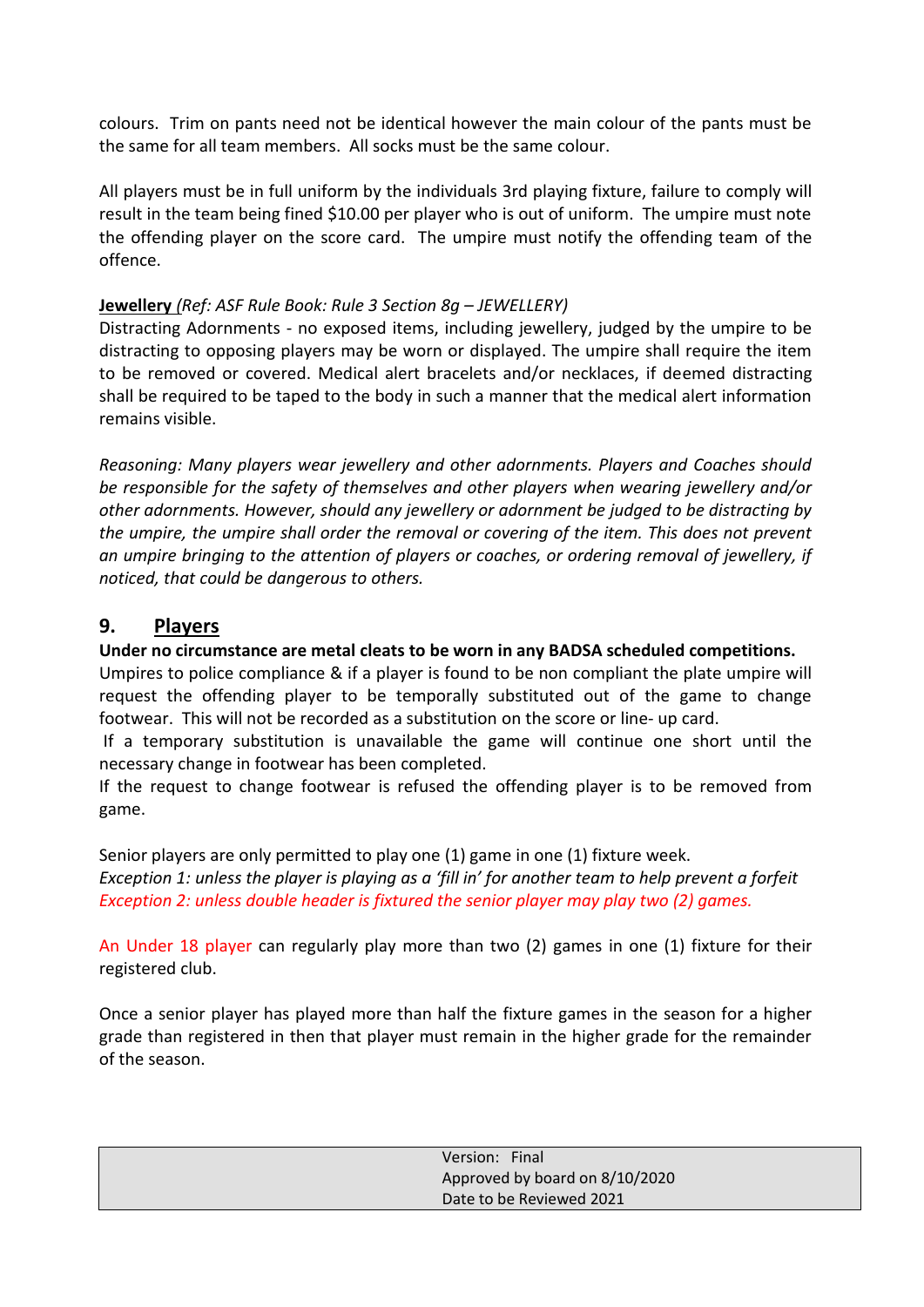No senior player can play for two (2) teams in the same grade for the same club in any one (1) fixture season. A player whose name appears on the score card for the winning team of a forfeited game shall be considered as playing in that game.

To qualify for finals a player must have played a minimum of five (5) games for their club in that grade and be a Softball WA registered & a financial member of BADSA.

#### An U18 player is permitted to play finals in two (2) grades.

**Exception**: Fly in Fly out members will be required to play (3) games to qualify for finals. Exception will be granted upon a written request to BADSA along with any requested supporting document/s.

### **10. Fixture Games**

The team mentioned first  $(1<sup>st</sup>)$  on the fixtures is deemed "Home Team" and shall take position on the Third (3<sup>rd</sup>) Base side of the diamond and will field first. The "Away Team" shall take position on the First  $(1<sup>st</sup>)$  Base side of the diamond and bat first.

All games shall be governed the current rules as set out by ASF. The designated player (DP) rule will apply. **The current ASF run ahead rule (Rule 5 sec 6) shall apply.**

- **\* 15 runs after 3 innings**
- **\* 10 runs after 4 innings**
- **\* 7 runs after 5 innings**

All games shall be one (1) hour and thirty (30) minutes or seven (7) innings whichever is the shorter. All time is to be monitored according to the plate umpire.

**A** *new innings* **must not commence if 10 minutes or less remain in the game. If a new innings is commenced it must be completed or when the winning run crosses the home plate.**

#### **Speed up Rule** (*Ref: ASF Rule Book: Rule 4 Section 9 – TEMPORARY RUNNER)*

A Temporary Runner is legal for a catcher, of record from the previous half inning, who is on base with two (2) out. The following provisions apply:

a) It is optional for the offensive team manager;

b) The Temporary Runner may be used any time after the 2nd out occurred;

c) The Temporary Runner is the player scheduled to bat last and who is not on base at the time the option is taken.

#### *Note: If an incorrect player is used as a Temporary Runner, the error shall be corrected when noticed without penalty.*

*Reasoning: this is a rule to speed up the game, in Australian Championships this has been referred to as the Speed Up Catcher Rule, it is designed to allow the catcher to come off base* 

| Version: Final                 |
|--------------------------------|
| Approved by board on 8/10/2020 |
| Date to be Reviewed 2021       |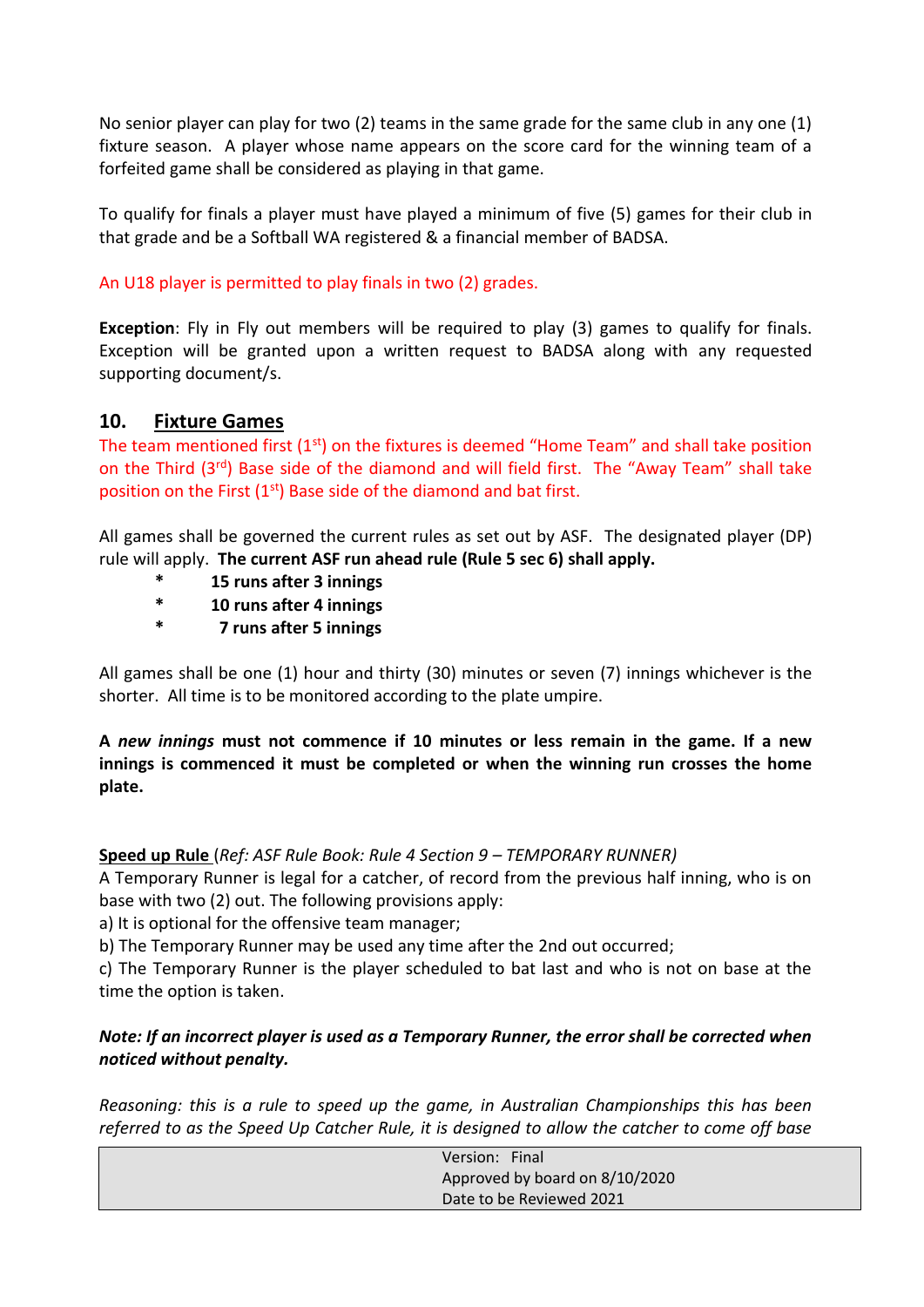*with two out to enable them to be ready for the warm up pitches at the beginning of the next 1/2 innings* 

Games may commence if a team only has eight  $(8)$  players. The ninth  $(9<sup>th</sup>)$  player may enter the game at any time during the first two (2) innings.

The ninth  $(9<sup>th</sup>)$  player must be in attendance on the Teams bench/dugout and must be entered on the scorecard/scorebook/lineup card before the commencement of the third  $(3<sup>rd</sup>)$ innings.

The players name must not be entered on the scorecard/scorebook/lineup card until that player is present at the Team's bench/dugout

Umpires & Scorer's must be notified prior to the game commencing of the possibility of a late arrival and also when the player arrives at the team's bench/dugout and when the player enters the game.

If by the completion of two (2) complete innings the ninth  $(9<sup>th</sup>)$  player has not been entered into the game, the team must complete the game with only eight (8) players. A team is not permitted to continue to play with less than eight (8) players.

If a team starts with nine (9) players they must finish the game with nine (9) players *unless* a player becomes injured and cannot continue to play the game.

A team is not permitted to continue to play with less than eight (8) players.

If at any time a team plays with only eight  $(8)$  players then the ninth  $(9<sup>th</sup>)$  player will become an automatic out when it's their turn to bat.

BADSA supplied game balls must be used during all games. Individual Club balls must not be entered into a game at any time. It is the Umpires responsibility to enforce this.

# **11. Training on Diamonds**

Club/Team training is not permitted on the infield of the playing diamonds. A fine of **\$200** will be imposed on any offending Team/Club found in breach of this ground rule. Only Association representative squads/teams will be able to train on the diamonds when required. Training only permitted in the outfield.

### **12. Protests**

All protests are to be lodged in writing to BADSA registrar within forty eight (48) hours of the incident and shall comply with Rule 11 in the current ASF rule book.

The protest and dispute committee is to be held in conjunction with the Constitution section 6.8. The appeals committee is to be held in conjunction with the Constitution section 9.2.2 and shall comprise of the President or his/her proxy and three (3) people suitably qualified who were not involved in the game under protest.

| Version: Final                 |
|--------------------------------|
| Approved by board on 8/10/2020 |
| Date to be Reviewed 2021       |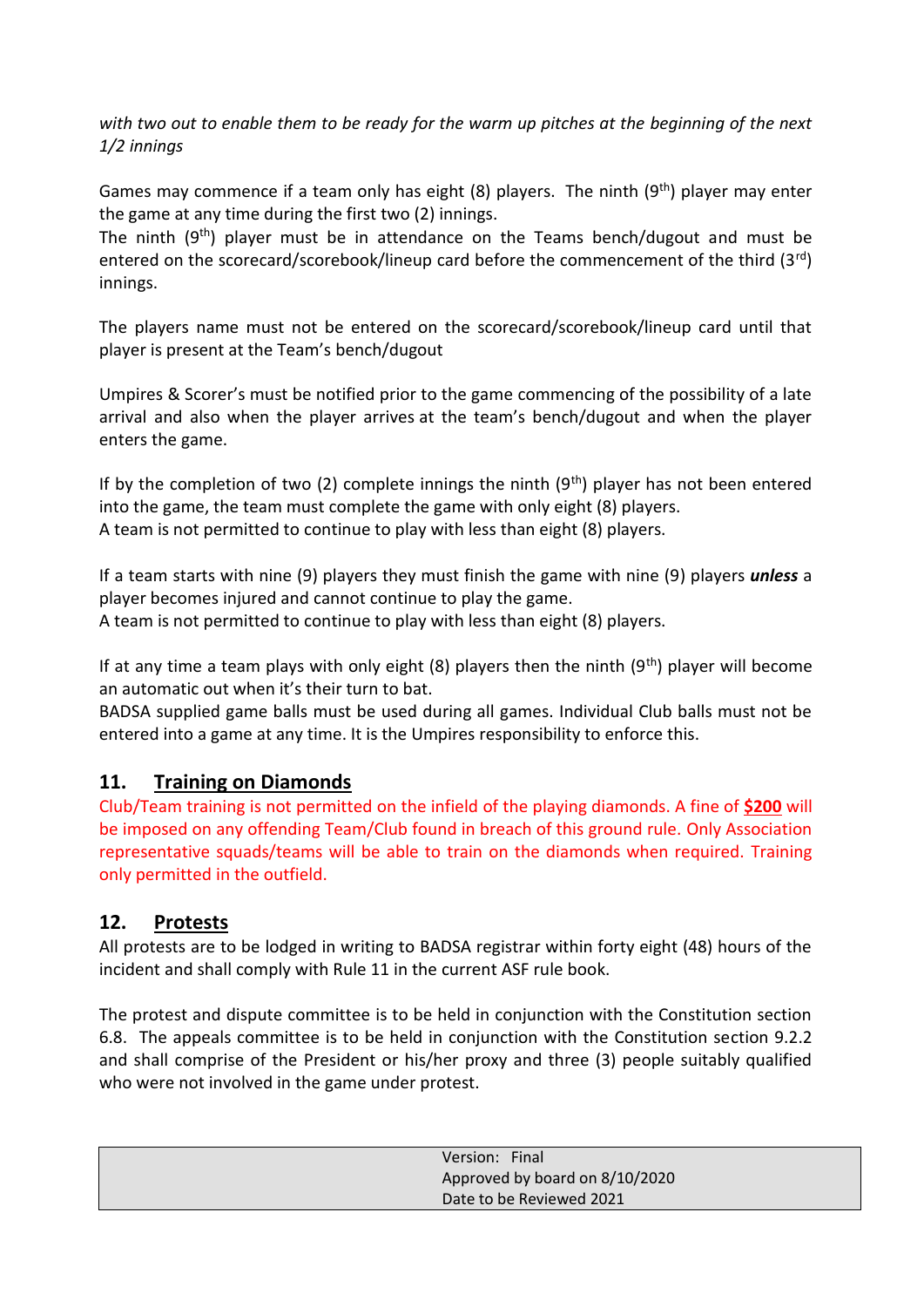# **13. Misconduct**

Any person acting in the manner unbefitting to the game will be liable to suspension in accordance with any decision made by the appointed committee. In the event of an umpire reporting a person for misconduct, such person shall be notified immediately during the game and the report is to be recorded on both score cards. The umpire is then required to submit in writing a report to BADSA registrar within seventy two (72) hours of the incident occurring.

The committee shall then convene within seven (7days) of such a report being received.

Any person lodging a written complaint/report shall be required to attend any and all hearings as set out by the committee to resolve the issue. Failure to attend will result in the committee's own judgment of the complaint.

# **14. Umpires**

One (1) plate umpire and two (2) base umpires will be designated as per the fixture and shall be present on the diamond at least five (5) minutes before the commencement of the game.

All umpires are required to wear enclosed shoes at all times. The plate umpire must wear the following protective equipment, face & throat protector or a helmet that combines these items, leg protectors and chest plate. Failure to comply will impact the individual's ability to utilise the Associations insurance cover should an injury occur whilst umpiring.

Plate umpires are to ensure both score cards read the same on completion of the game and MVP votes are entered on one of the cards before both of the score cards are signed off on

Failure to complete umpiring duties will result in the loss of two (2) premiership points and possibly a monetary fine.

Umpires, base or plate, are not permitted to carry mobile phones whilst undertaking umpiring duties. Plate umpires must endeavor to commence the game at the stated commencement time. The plate umpire must keep track of the game using a clicker.

All game balls are to be returned to the bar by the plate umpire after the completion of each game to receive a BADSA payment voucher.

### **15. Bleeding Players – Blood Rule** (*Ref: ASF Rule Book: Rule 4 Section 9)*

If a player is injured in such a manner that bleeding occurs the game is to be immediately stopped. The game shall not start until the injured player is removed or the bleeding stops and the blood has been removed from the playing area. Any lost time will not be added to the game. If the bleeding cannot be controlled within a reasonable time, a player who is not in the

| Version: Final                 |
|--------------------------------|
| Approved by board on 8/10/2020 |
| Date to be Reviewed 2021       |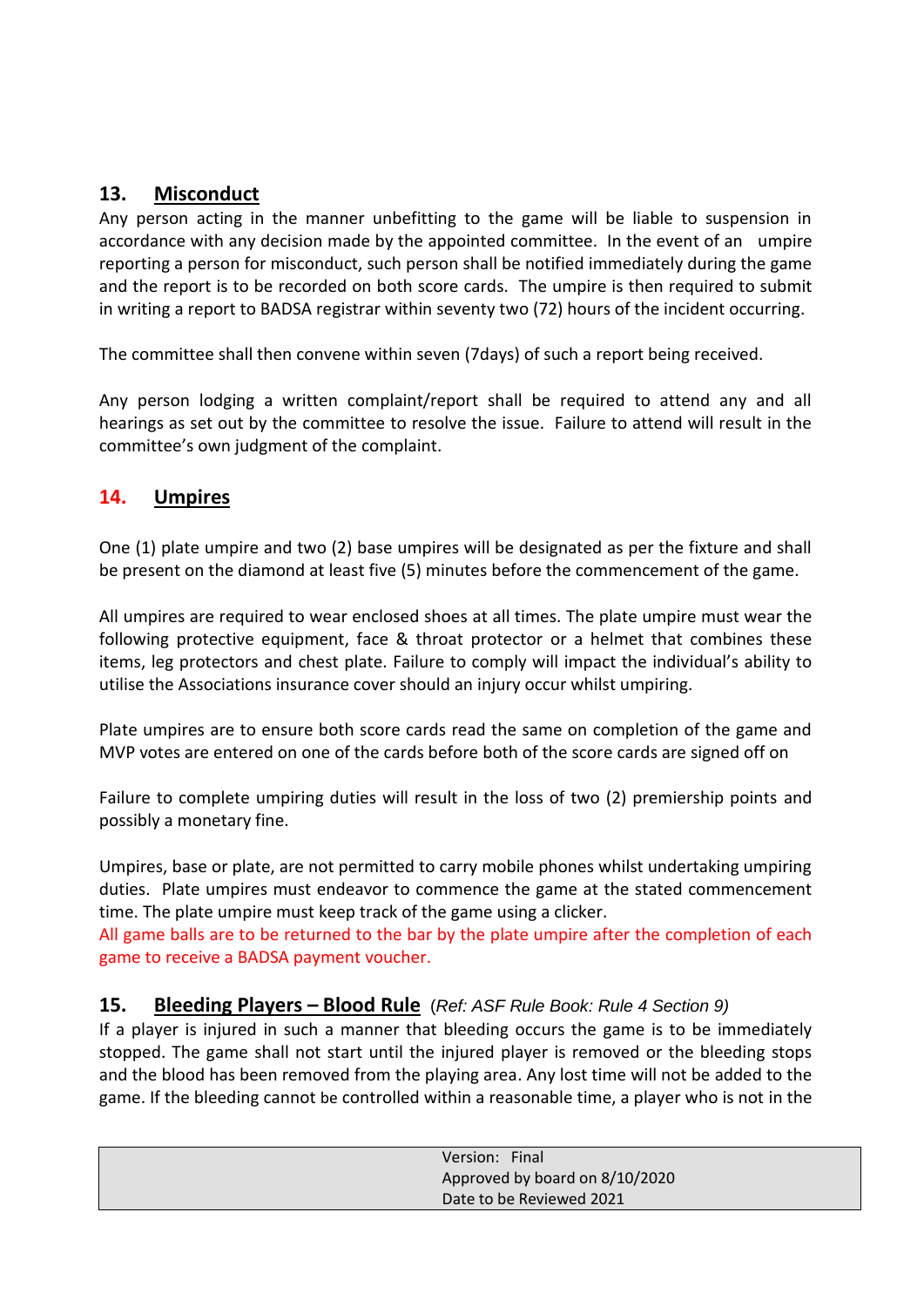current lineup may replace the bleeding player. Any player who is on the card, including those who have previously been in the game and been substituted may take this place.

If the bleeding player is unable to resume by the end of the innings following the innings in which the injury occurred, i.e.; if the shortstop is injured in the top of the third, that player has until the end of the fourth innings to resume, then a legal substitution must be made with a player who has not been in the game. Any clothing or equipment that is bloodstained shall immediately be replaced or removed from the game. If a player continues without a playing shirt, or with a different number, it should be noted on the scorecard, without penalty.

# **16. Cancellation of Games & Interrupted Games**

Any two (2) BADSA directors may cancel a game before it's due to commence. The plate umpire shall have sole discretion of cancelling the game once playing has commenced and is urged to consult with board members before doing so. In the event of a game being cancelled:

- (a) *before* the first pitch has been delivered no points to be awarded to either team and the next time the two teams play each other the points will be doubled.
- (b) *after* the completion of three (3) or more innings revert to the last completed innings and score to stand.
- (c) If officially contacted by the Registrar or President forty eight (48) hours prior to the forfeit of a fixture, the opposing team does not have to appear on the diamond to gain game points but they must complete the score card.

If a game is cancelled due to unforeseen circumstances then the next fixture game between the two (2) teams shall be played for double points. In the case of this being the last fixture of the season the game must be rescheduled to be played before the finals.

### **Interrupted Game**

During a game should play be interrupted due to light failure/ passing storm, rain etc then the plate Umpire, will at the resumption of play add the time lost onto the scheduled finishing time as long as the delay is no more than 10 minutes. Should the interruption continue for greater than 10 minutes the game will then be cancelled.

- \* If three (3) or more innings have been completed it becomes a regulation game and the score at the last completed innings stands.
- \* If not a regulation game then the next fixture game between the two (2) teams shall be played for double points. In the case of this being the last fixture of the season the game will be rescheduled by BADSA to be played before the finals.

| Version: Final                 |  |
|--------------------------------|--|
| Approved by board on 8/10/2020 |  |
| Date to be Reviewed 2021       |  |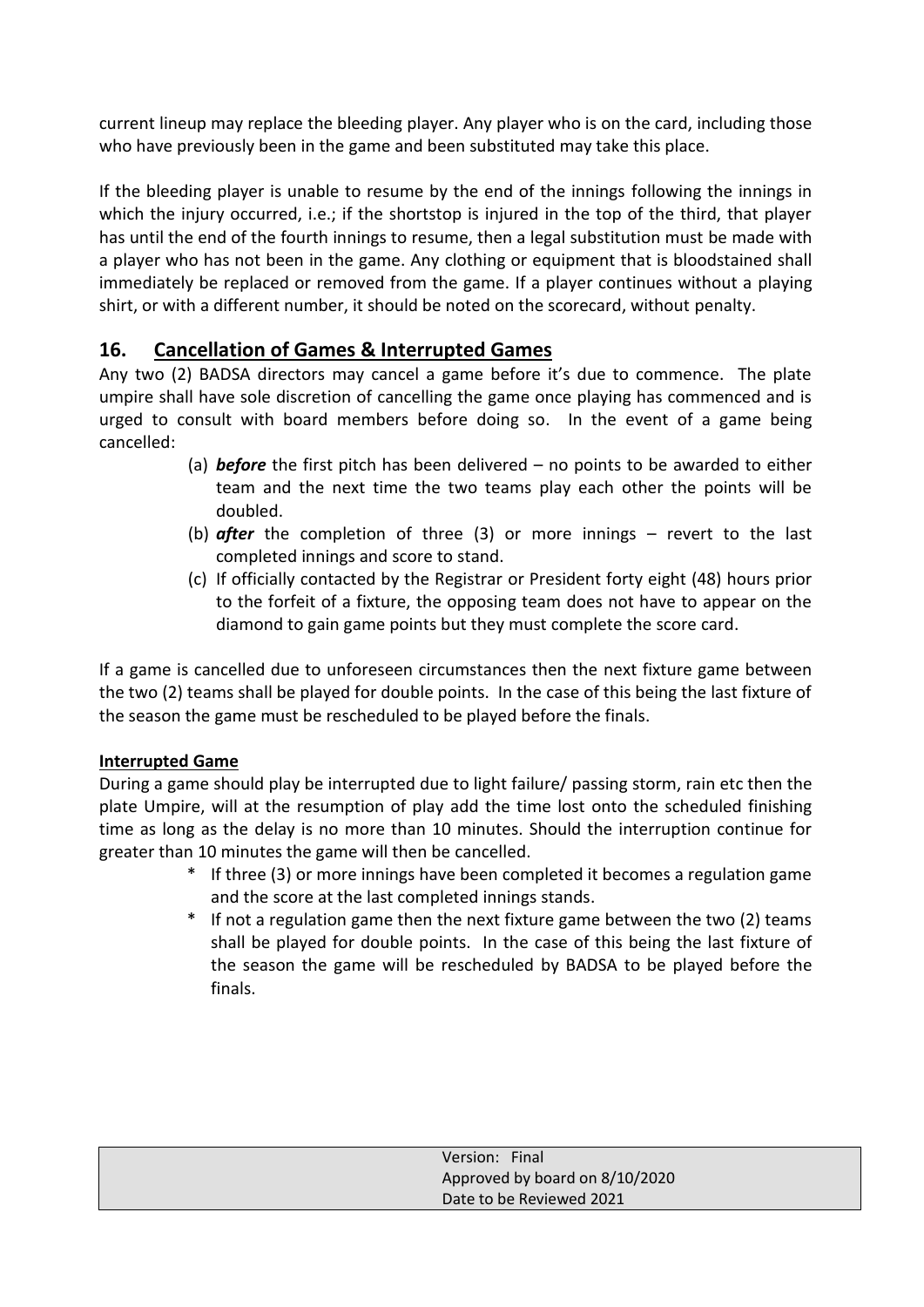# **17. Home Team Diamond Duties:**

- **Diamond 1** Home Teams to rake diamond immediately after each game. Early game: Home Team to take out 2 rubbish bins (1 for each dug out) Late game: Home Team to bring in 2 rubbish bins (1 from each dug out) & to bring in all diamond gear to the storage shed.
- **Diamond 2** Home Teams to rake diamond immediately after each game. Early game: Home Team to take out 2 rubbish bins (1 for each dug out) Late game: Home Team to bring in 2 rubbish bins (1 from each dug out) & to bring in all diamond gear to the storage shed.

In the event where our gazebos are in use it is each team's responsibility to dismantle and store in the storage shed at the end of the day/night.

### *All Teams are responsible for clearing all rubbish from their dugout/bench immediately following their games.*

# **18. Fines**

In the event of any club/team failing to pay the necessary fee and/or fines, BADSA will advise the club/team concerned that they are un-financial. Should the club/team not be financial by a date stipulated by BADSA then any games that the club/team plays shall be deemed a forfeit.

Fines imposed may be for the following breaches:

| (a) | Not supplying a plate umpire            | \$50 & Loss of two (2) points            |
|-----|-----------------------------------------|------------------------------------------|
| (b) | Not supplying a base umpire             | \$30 & Loss of one (1) point per umpire  |
| (c) | Forfeiting three (3) games in a row     | <b>Team deregistered</b>                 |
| (d) | Playing a Sports TG unregistered player | Loss of two (2) points per game          |
| (e) | Appeal fee (non refundable)             | \$20                                     |
| (f) | Players not in uniform                  | \$10 per player                          |
| (g) | Plate umpire not completing voting slip | loss of umpiring payment (if applicable) |
| (h) | Alcohol in/on bench/ dug outs           | 7 nil forfeit & \$100 fine               |
| (i) | Failure to provide a scorer             | \$50 per game                            |
| (i) | Training on diamond                     | \$200                                    |
| (k) | Playing an illegal (un-cleared) player  | 7 nil forfeit                            |
| (k) | Playing a BADSA un-financial player     | \$50 & Loss of two (2) points            |
|     |                                         |                                          |

Note: Where a Club is named to umpire and not a specific Team and fail to fulfill their umpiring obligations any points deducted will be off the highest ladder ranked team in that **Club** 

| Version: Final                 |  |
|--------------------------------|--|
| Approved by board on 8/10/2020 |  |
| Date to be Reviewed 2021       |  |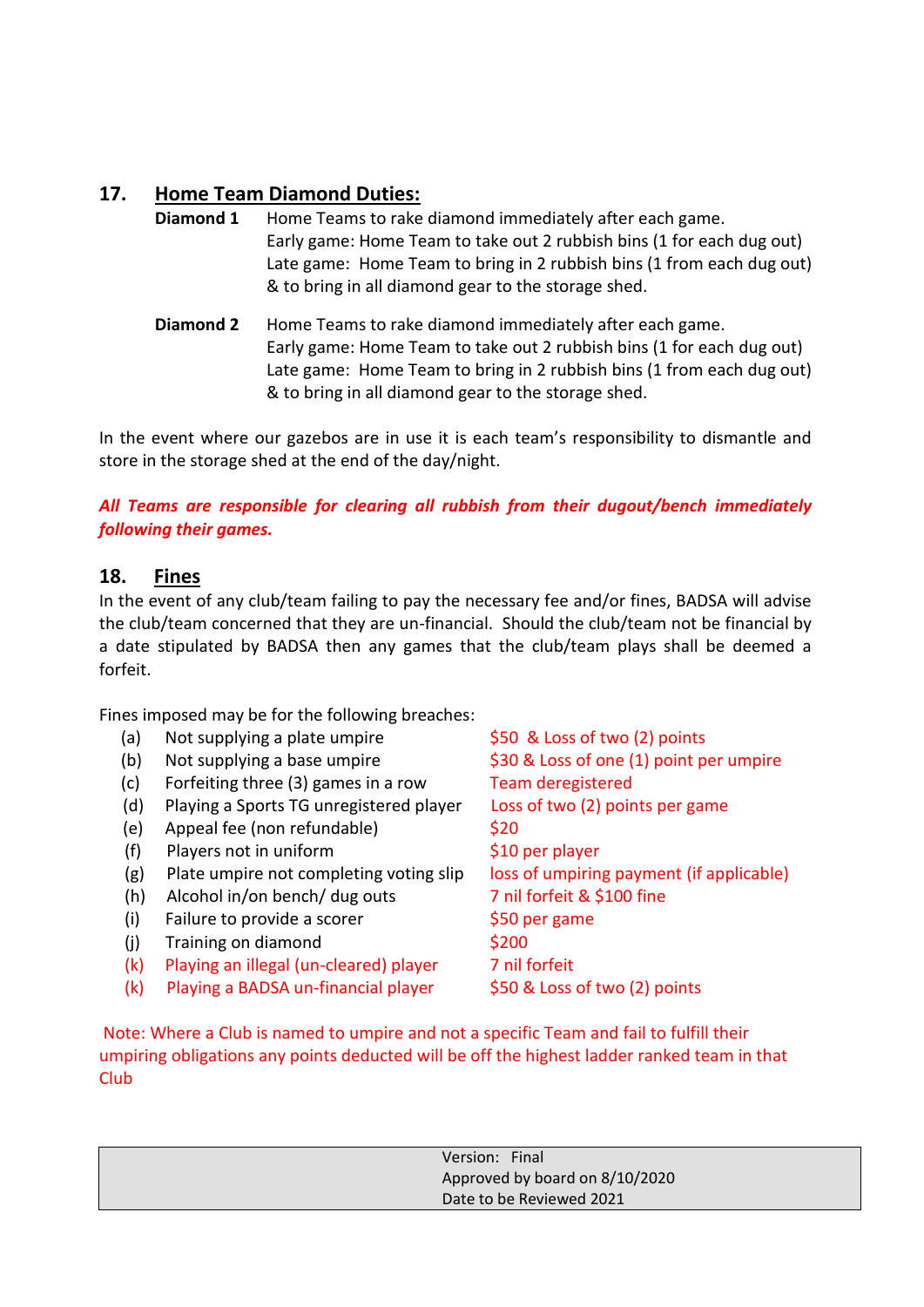All fines tabled at monthly meetings must be paid before the next monthly meeting or the club/team involved shall be deemed un-financial. It's is at BADSA's discretion as to whether the fines and further penalties be imposed after further investigations.

# **19. Alcohol**

The Bunbury and Districts Softball Association is a licensed premise and therefore there is strictly **NO BYO**. Alcohol may only be consumed within our designated licensed area. Consumption of any alcohol is not permitted beyond the signed licensed area.

*The consumption of alcohol by any person within the dugout area will result in a 7 nil forfeit and a \$100 fine awarded against the offending Team.*

# **21. Smoking**

The softball facility and all its playing fields is **STRICTLY SMOKE FREE**. Smoking is only permitted in the car parks.

Please note the Official Softball Playing Rules also state that smoking is not permitted by any participant (player, coach, umpire or scorer) within the game. This includes the dugout area (covered under Rule 4 Sec 12 Dugout conduct). The penalty for smoking shall be a team warning. Any repeat offence will result in the ejection of that team member.

# **20. Function Room/Bar Area**

The wearing of playing uniforms within the function/bar area will be permitted during playing days/nights however cleat type playing footwear must not be worn within these areas. Please ensure your shoes are free from grass, mud, dirt and sand etc before entering inside. Gear/Tote bags and playing equipment are not to be stored in the function room.

### **23. Reporting of any injuries to an insured member/player**

Any injuries sustained during a BADSA fixture, regardless of severity **must** be documented on the score cards & signed off by the plate umpire, the injured member/player & both scorers.

The **President** or **Registrar must** also be notified immediately. A member/player injury form **must** also be completed for insurance purposes. These forms are available from the Bar Manager and are located in the bar or from your Club itself.

| Version: Final                 |  |
|--------------------------------|--|
| Approved by board on 8/10/2020 |  |
| Date to be Reviewed 2021       |  |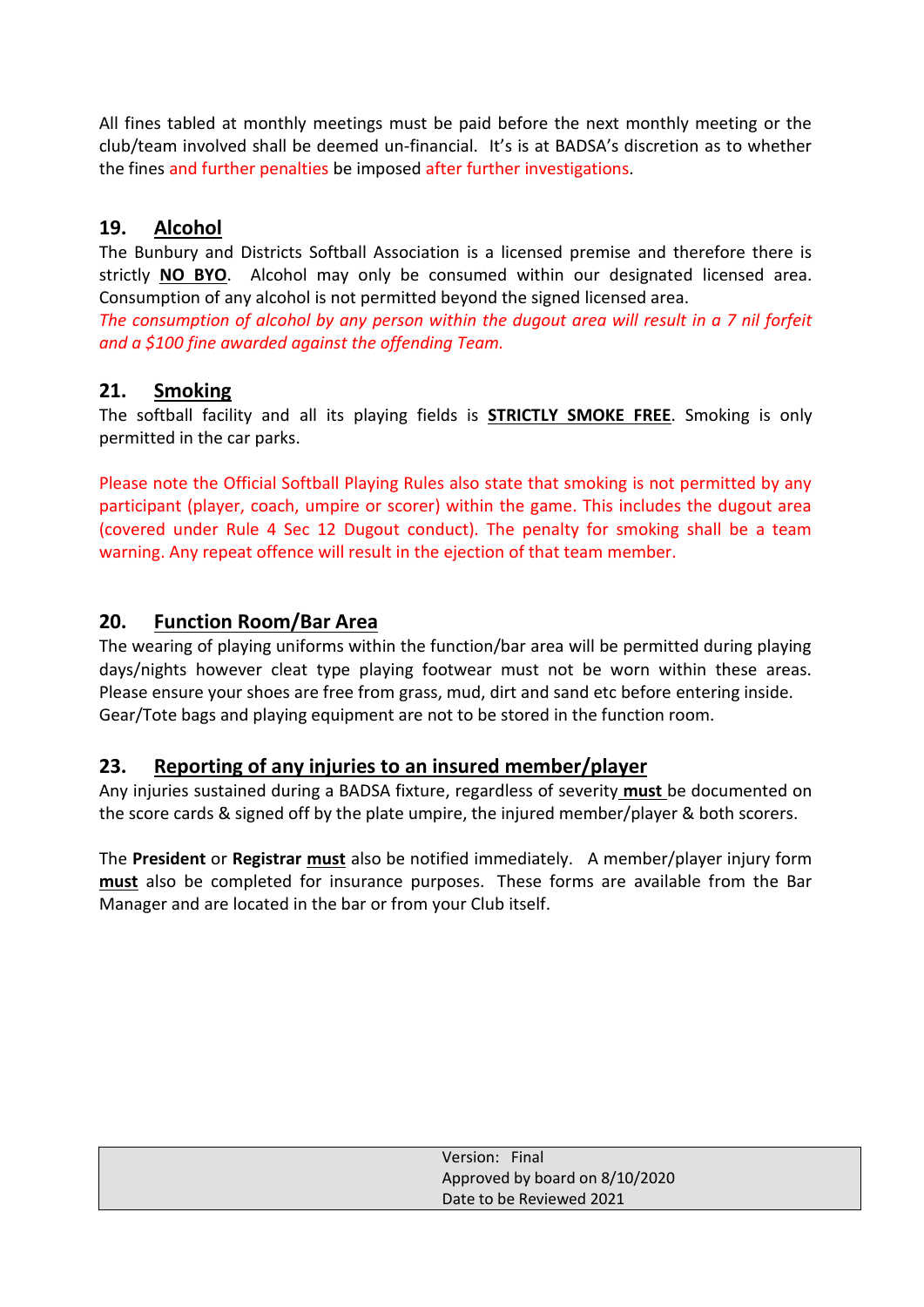#### **Little League Softball Ground Rules 2020/2021**

The Bunbury & Districts Junior Softball competition adhere to the current rules and regulations of Softball Australia. All rules apply in conjunction with Bunbury & Districts Softball Association (Inc) 2020/2021 ground rules. We have also compiled some "sub" ground rules which we have modified to be more specific to our junior competition.

#### \* Little League – 13 & under (as at 31.12.2020)

#### **Section 1**

- 1. All teams are of mixed gender.
- 2. Any person entering the diamond (umpires, base coaches, coaches) **MUST** wear fully enclosed shoes.
- 3. The team listed first on the fixtures is known as the "Home" team and shall occupy third base dugout/bench and will field first.
- 4. Each team shall be responsible to set up their own portable shade if required. These shades supplied are for the children in the team only. Parents/spectators are asked to provide their own shade.
- 5. All rubbish **MUST** be removed from your dug out or bench at the end of your game.
- 6. No jewelry or adornments are permitted unless it's a medical bracelet or necklace. Please advise your players & parents of this.
- 7. Teams shall be awarded 4 points for a win, 2 points each for a draw.
- 8. ALL games **MUST** start at the scheduled start time.
- 9. Only registered players are permitted to play. Registration MUST be done online through Sports TG and payment made prior to taking the diamond. Players are not allowed on the diamond unless they have paid their registration fees.

#### 10. **FORFEIT GAMES**

- a) If a team has exhausted all avenues to prevent a forfeit leading up to the scheduled game the President or Secretary must be notified **NO LATER THAN** 8pm on the Friday night before.
- b) If a team is not ready to play (5) minutes from the scheduled start time the umpire will deem a forfeit against the offending Team.
- c) The non-forfeiting team will be required to complete a score card in full to obtain the forfeit points.
- d) A score of 7-nil and 4 premiership points will be awarded to the nonforfeiting team.

#### 11. **AVOIDING A FORFEIT**

#### *NOTE: A regulation game can be played with 8 players. A game that starts with 9 players must finish with 9 players.*

- a) The use of a player from the Subbies Teeball is allowed to make your  $9<sup>th</sup>$ player. (Please see the Teeball Co-Ordinator for those who have been given permission by their parents) This player is not considered a "fill in" player as such and the coach should use their discretion for allocating positions to this younger player. This player should be identified on the score card as "Subbie" for BADSA's record keeping.
- b) Teams will be permitted to use up to a maximum of (2) two "fill in" players from another team/club to prevent a forfeit.
- c) Registered team members must be played at all times before any "fill in" player is used.
- d) "Fill in" players must be identified on the score card with the words "Fill in"

| Version: Final                 |  |
|--------------------------------|--|
| Approved by board on 8/10/2020 |  |
| Date to be Reviewed 2021       |  |